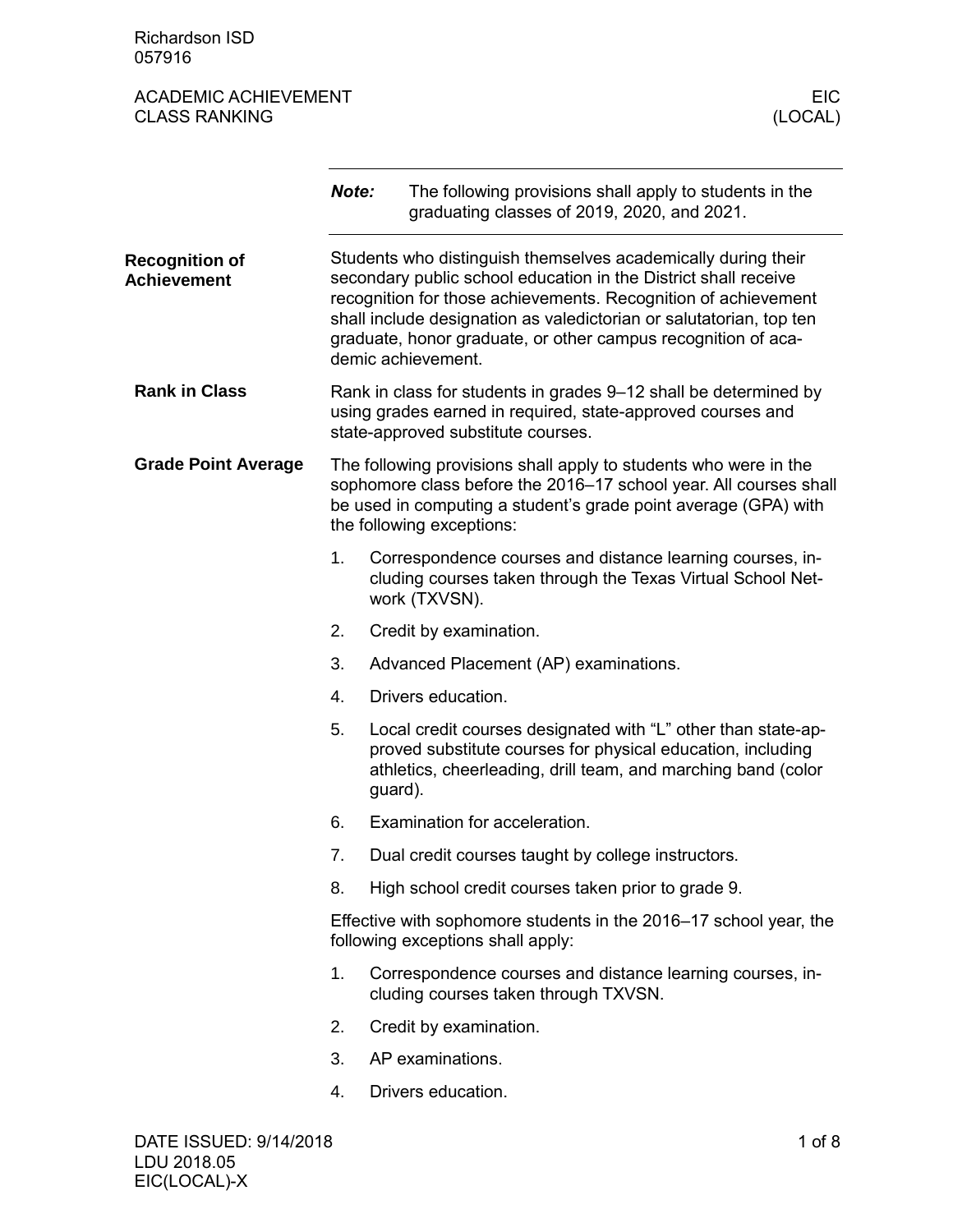|                                          | 5.                                                                                                                                                                                                                                                                                                                                                                                                                                                                                                                                                                 | Local credit courses designated with "L" other than state-ap-<br>proved substitute courses for physical education, including<br>athletic, cheerleading, drill team, and marching band (color<br>guard).  |
|------------------------------------------|--------------------------------------------------------------------------------------------------------------------------------------------------------------------------------------------------------------------------------------------------------------------------------------------------------------------------------------------------------------------------------------------------------------------------------------------------------------------------------------------------------------------------------------------------------------------|----------------------------------------------------------------------------------------------------------------------------------------------------------------------------------------------------------|
|                                          | 6.                                                                                                                                                                                                                                                                                                                                                                                                                                                                                                                                                                 | Examination for acceleration.                                                                                                                                                                            |
|                                          | 7.                                                                                                                                                                                                                                                                                                                                                                                                                                                                                                                                                                 | Graduation courses taken prior to grade 9.                                                                                                                                                               |
|                                          |                                                                                                                                                                                                                                                                                                                                                                                                                                                                                                                                                                    | Effective with the freshmen in the 2016–17 school year, the follow-<br>ing exceptions shall apply:                                                                                                       |
|                                          | 1.                                                                                                                                                                                                                                                                                                                                                                                                                                                                                                                                                                 | Credit by examination.                                                                                                                                                                                   |
|                                          | 2.                                                                                                                                                                                                                                                                                                                                                                                                                                                                                                                                                                 | AP examinations.                                                                                                                                                                                         |
|                                          | 3.                                                                                                                                                                                                                                                                                                                                                                                                                                                                                                                                                                 | Drivers education.                                                                                                                                                                                       |
|                                          | 4.                                                                                                                                                                                                                                                                                                                                                                                                                                                                                                                                                                 | Local credit courses designated with "L" other than state-ap-<br>proved substitute courses for physical education, including<br>athletics, cheerleading, drill team, and marching band (color<br>guard). |
|                                          | 5.                                                                                                                                                                                                                                                                                                                                                                                                                                                                                                                                                                 | Examination for acceleration.                                                                                                                                                                            |
|                                          | 6.                                                                                                                                                                                                                                                                                                                                                                                                                                                                                                                                                                 | High school credit courses taken prior to grade 9.                                                                                                                                                       |
|                                          |                                                                                                                                                                                                                                                                                                                                                                                                                                                                                                                                                                    | [See policies and instructional guidelines at codes EHDB, EHDC,<br>EHDE, and EIF.]                                                                                                                       |
| <b>Local Graduation</b><br><b>Honors</b> | The District shall recognize students who distinguish themselves<br>academically during their secondary public school education in the<br>District. Recognition of achievement shall include designation as<br>valedictorian or salutatorian, top ten percent, honor graduate, top<br>ten graduate, or other campus recognition of academic achieve-<br>ment. The District's eligibility criteria for local graduation honors<br>shall apply only for local recognitions and shall not restrict class<br>rank for purposes of automatic admission under state law. |                                                                                                                                                                                                          |
| Valedictorian /<br><b>Salutatorian</b>   | The valedictorian and salutatorian shall be the two seniors graduat-<br>ing at the end of the spring semester who have attained the two<br>highest overall scholastic GPAs for grades 9-11, and during the fall<br>semester and the third nine-week grading period of grade 12, as<br>determined by courses included in computing class rank.                                                                                                                                                                                                                      |                                                                                                                                                                                                          |
| Eligibility                              |                                                                                                                                                                                                                                                                                                                                                                                                                                                                                                                                                                    | To be eligible for valedictorian/salutatorian honors, a student shall:                                                                                                                                   |
|                                          | 1.                                                                                                                                                                                                                                                                                                                                                                                                                                                                                                                                                                 | Have maintained continuous enrollment and attended District<br>schools throughout grades 10-12;                                                                                                          |
|                                          | 2.                                                                                                                                                                                                                                                                                                                                                                                                                                                                                                                                                                 | Have completed all courses and grades earned in grades 10–<br>12 while continuously enrolled in the District;                                                                                            |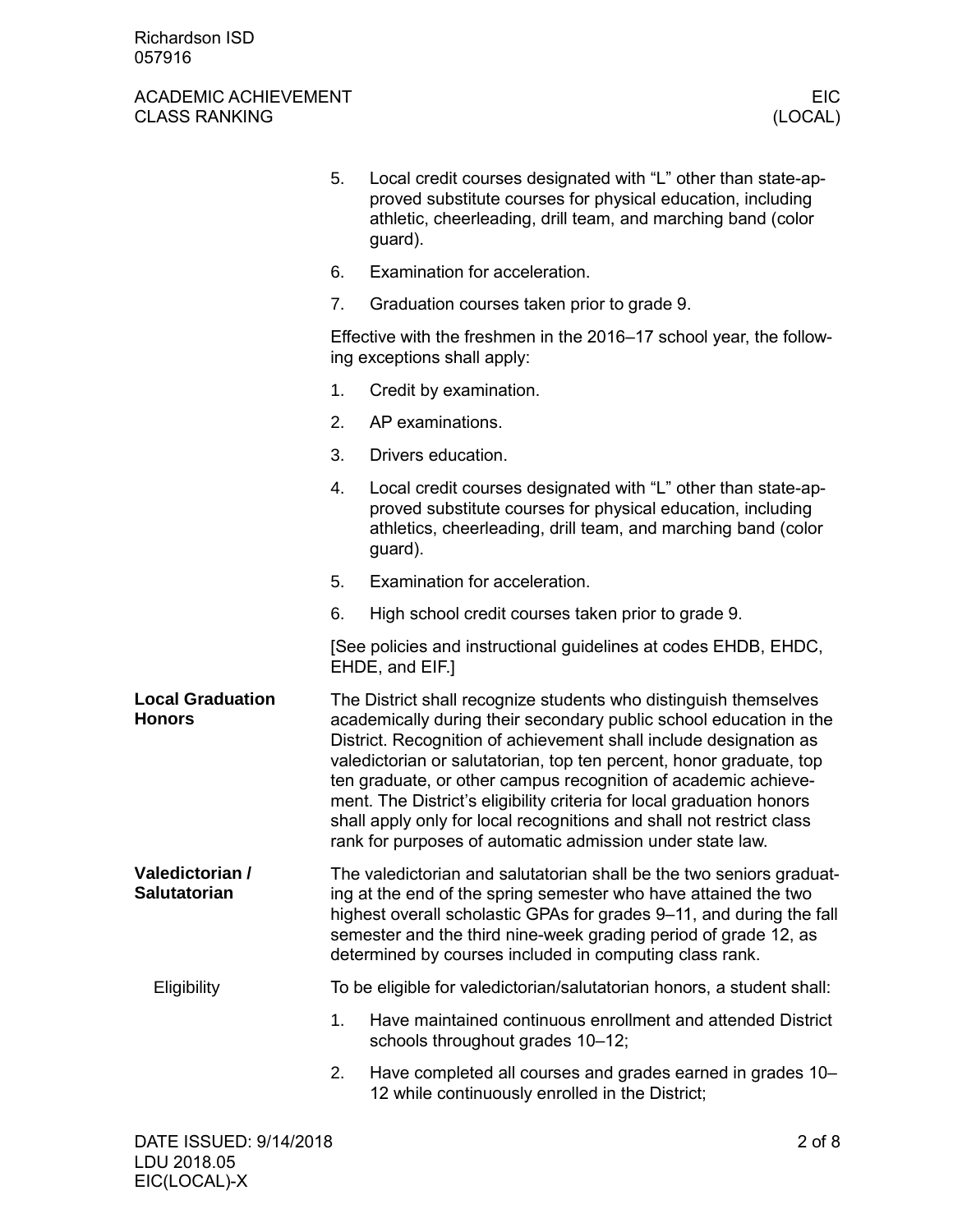|                          | 3.                                                                                                                                                                                                                                                                                                                               | Have carried at least a minimum course load at each grade<br>level [see EED(LOCAL) and the RISD Program of Studies];<br>and                                                                                                                                                                                       |            |
|--------------------------|----------------------------------------------------------------------------------------------------------------------------------------------------------------------------------------------------------------------------------------------------------------------------------------------------------------------------------|-------------------------------------------------------------------------------------------------------------------------------------------------------------------------------------------------------------------------------------------------------------------------------------------------------------------|------------|
|                          | 4.                                                                                                                                                                                                                                                                                                                               | Be graduating under the foundation program.                                                                                                                                                                                                                                                                       |            |
|                          |                                                                                                                                                                                                                                                                                                                                  | These eligibility criteria shall also be communicated in the RISD<br>Program of Studies.                                                                                                                                                                                                                          |            |
| <b>Breaking Ties</b>     | In the event of a tie in the calculation of the two highest overall<br>GPAs, which have been calculated to the sixth decimal place, the<br>District shall calculate the GPAs to the eighth decimal place.                                                                                                                        |                                                                                                                                                                                                                                                                                                                   |            |
|                          |                                                                                                                                                                                                                                                                                                                                  | If reference to the GPA calculated to the eighth decimal place does<br>not break the tie, the District shall count the number of courses the<br>student took for which he/she received 10 quality points. The stu-<br>dent who received 10 quality points in the most courses shall re-<br>ceive the honor.       |            |
|                          |                                                                                                                                                                                                                                                                                                                                  | If the tie is not broken after counting 10 quality point courses, the<br>District shall recognize all students involved in the tie as sharing<br>the honor and title. If the tie is at the valedictorian level, all students<br>involved shall be considered valedictorian and no salutatorian shall<br>be named. |            |
| <b>Top Ten Graduates</b> | Students designated as "top ten" graduates shall be the ten seniors<br>graduating at the end of the spring semester with the highest scho-<br>lastic averages in grades 9–11, and during the fall semester and<br>the third nine-week grading periods of grade 12, as determined by<br>courses included in computing class rank. |                                                                                                                                                                                                                                                                                                                   |            |
| Eligibility              |                                                                                                                                                                                                                                                                                                                                  | To be eligible for this honor, a student shall:                                                                                                                                                                                                                                                                   |            |
|                          | 1.                                                                                                                                                                                                                                                                                                                               | Have maintained continuous enrollment and attended District<br>schools throughout grades 10-12;                                                                                                                                                                                                                   |            |
|                          | 2.                                                                                                                                                                                                                                                                                                                               | Have completed all courses and grades earned in grades 10–<br>12 while continuously enrolled in the District;                                                                                                                                                                                                     |            |
|                          | 3.                                                                                                                                                                                                                                                                                                                               | Have carried at least a minimum course load at each grade<br>level [see EED(LOCAL) and the RISD Program of Studies];<br>and                                                                                                                                                                                       |            |
|                          | 4.                                                                                                                                                                                                                                                                                                                               | Be graduating under the foundation program.                                                                                                                                                                                                                                                                       |            |
|                          |                                                                                                                                                                                                                                                                                                                                  | These eligibility criteria shall also be communicated in the RISD<br>Program of Studies.                                                                                                                                                                                                                          |            |
| <b>Honor Graduates</b>   |                                                                                                                                                                                                                                                                                                                                  | "Honor graduates" shall be those seniors who have attained an<br>overall average of 90 or above for grades 9–11, and during the fall<br>semester and third nine-week grading period of grade 12, as deter-<br>mined by courses included in computing class rank.                                                  |            |
| DATE ISSUED: 9/14/2018   |                                                                                                                                                                                                                                                                                                                                  |                                                                                                                                                                                                                                                                                                                   | $3$ of $8$ |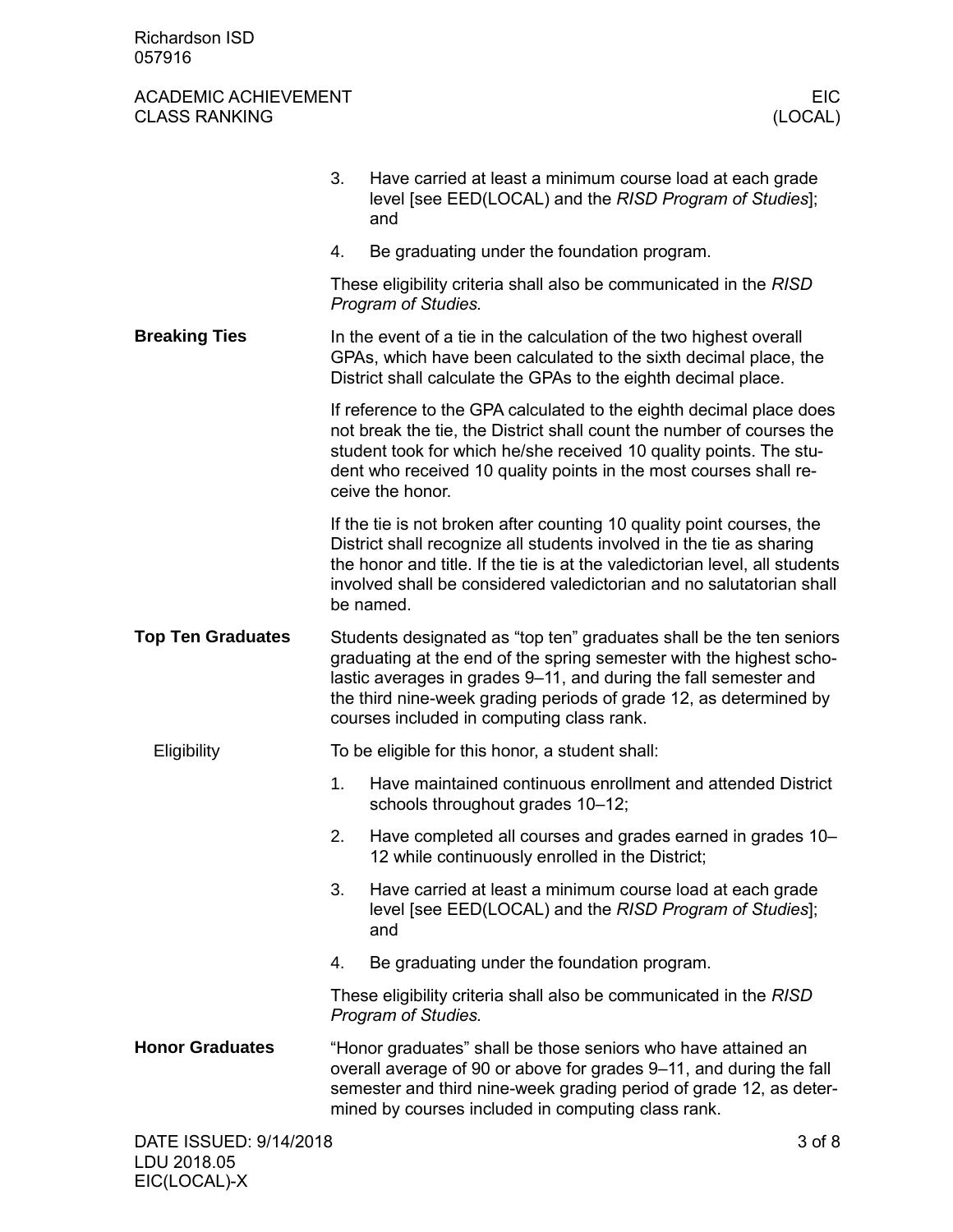| Richardson ISD<br>057916                            |                                                                                                                                                                                                                                                                                             |                                                                                                                                                                                                                                                                                                                                                                                                                                                                                                                                     |  |
|-----------------------------------------------------|---------------------------------------------------------------------------------------------------------------------------------------------------------------------------------------------------------------------------------------------------------------------------------------------|-------------------------------------------------------------------------------------------------------------------------------------------------------------------------------------------------------------------------------------------------------------------------------------------------------------------------------------------------------------------------------------------------------------------------------------------------------------------------------------------------------------------------------------|--|
| <b>ACADEMIC ACHIEVEMENT</b><br><b>CLASS RANKING</b> |                                                                                                                                                                                                                                                                                             | EIC<br>(LOCAL)                                                                                                                                                                                                                                                                                                                                                                                                                                                                                                                      |  |
| Eligibility                                         |                                                                                                                                                                                                                                                                                             | Any student eligible to receive a diploma from the District shall be<br>eligible for this honor.                                                                                                                                                                                                                                                                                                                                                                                                                                    |  |
| <b>Quality Points</b>                               | Students who enroll in advanced-level courses shall earn quality<br>points in those courses for purposes of determining GPA, as fol-<br>lows:                                                                                                                                               |                                                                                                                                                                                                                                                                                                                                                                                                                                                                                                                                     |  |
|                                                     | 1.                                                                                                                                                                                                                                                                                          | At the end of the semester, passing grades earned in AP<br>courses shall receive 10 quality points. (This change shall be-<br>come effective with students who enter grade 9 for the first<br>time in the 2013-14 school year. GPA and class rank for stu-<br>dents who graduate early shall be calculated according to the<br>calculation method in place for the class in which the student<br>is graduating.) A student who entered grade 9 for the first time<br>before the 2013–14 school year shall receive 8 quality points. |  |
|                                                     | 2.                                                                                                                                                                                                                                                                                          | At the end of the semester, passing grades earned in honors,<br>OnRamps, and Pre-AP courses shall receive 5 quality points.<br>(Effective with sophomore students in the 2016-17 school<br>year, at the end of the semester, passing grades earned in<br>dual credit courses shall receive 5 quality points. A student<br>who was in the sophomore class prior to the 2016-17 school<br>year shall not receive quality points for dual credit courses.)                                                                             |  |
| <b>Grades Earned</b><br><b>Outside of District</b>  | For transfer students, all grades earned in AP, International Bacca-<br>laureate (IB), honors, Pre-AP, and, after the effective date de-<br>scribed above, dual credit and OnRamps courses taken in other<br>districts shall receive quality points if the following conditions are<br>met: |                                                                                                                                                                                                                                                                                                                                                                                                                                                                                                                                     |  |
|                                                     | 1.                                                                                                                                                                                                                                                                                          | The advanced-level courses from the other districts were<br>taken in a sequence that is at least equivalent to the one fol-<br>lowed in the District, as outlined in the RISD Program of Stud-<br>ies. If there are more than two categories of courses, only the<br>highest level shall be accepted as an advanced-level course.                                                                                                                                                                                                   |  |
|                                                     | 2.                                                                                                                                                                                                                                                                                          | A student may not receive quality points in the District for any<br>advanced-level courses taken in another district for which the<br>sending district already has awarded quality points (or the<br>equivalent) as reflected on the academic achievement record.                                                                                                                                                                                                                                                                   |  |
|                                                     | 3.                                                                                                                                                                                                                                                                                          | A student may not receive more quality points for a qualifying<br>course taken in another district than would be awarded for the<br>course under District policies and practices.                                                                                                                                                                                                                                                                                                                                                   |  |
|                                                     | 4.                                                                                                                                                                                                                                                                                          | The District must receive documentation for the advanced-<br>level courses taken in another district.                                                                                                                                                                                                                                                                                                                                                                                                                               |  |
|                                                     | 5.                                                                                                                                                                                                                                                                                          | The course is one for which the District would award quality<br>points.                                                                                                                                                                                                                                                                                                                                                                                                                                                             |  |
| DATE ISSUED: 9/14/2018<br>LDU 2018.05               |                                                                                                                                                                                                                                                                                             | 4 of 8                                                                                                                                                                                                                                                                                                                                                                                                                                                                                                                              |  |

EIC(LOCAL)-X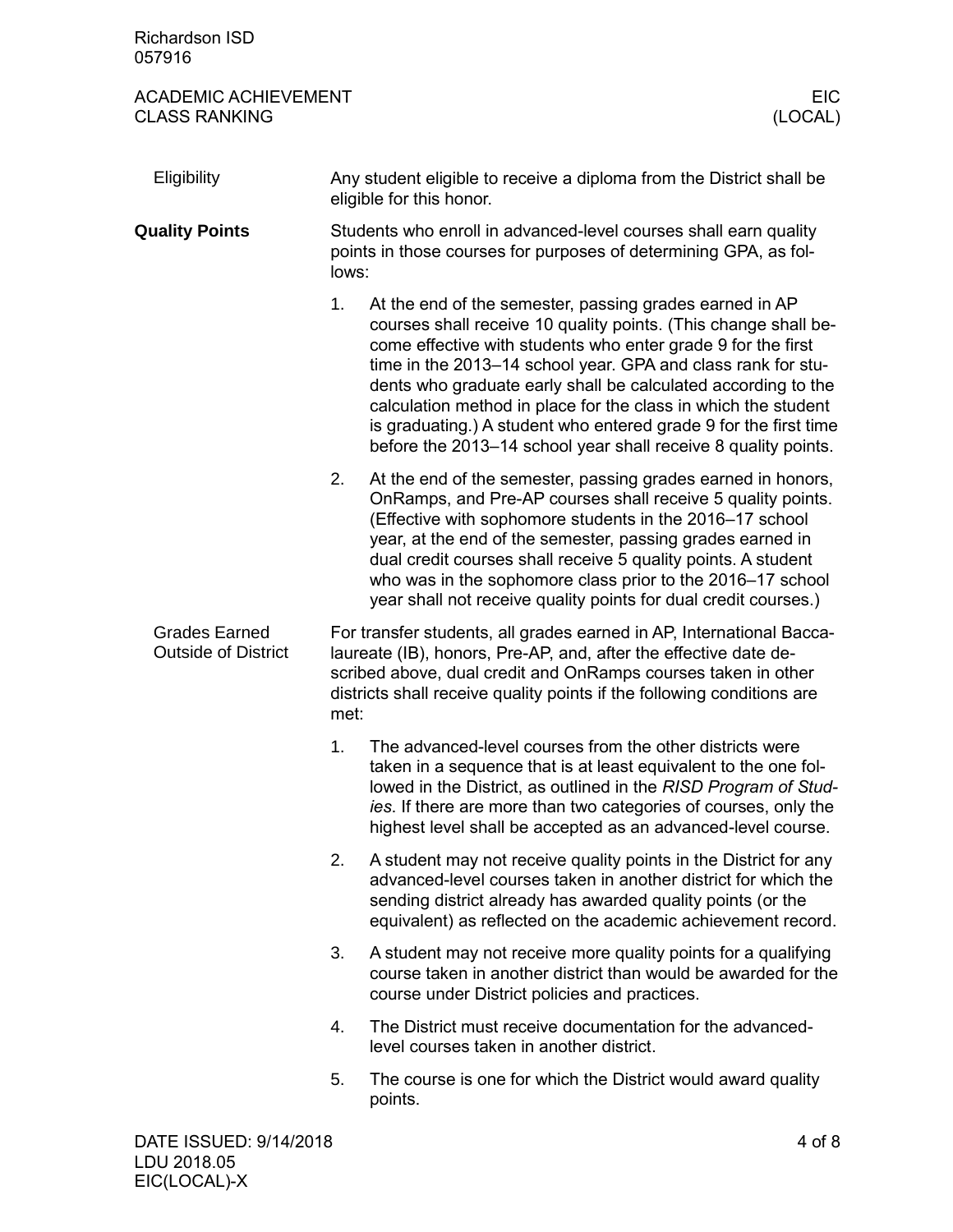| <b>Richardson ISD</b><br>057916                                        |                                                                                                                                                                                                                                                                    |                                                                                                                                                                                                                                                                                                                                                                                                    |  |  |
|------------------------------------------------------------------------|--------------------------------------------------------------------------------------------------------------------------------------------------------------------------------------------------------------------------------------------------------------------|----------------------------------------------------------------------------------------------------------------------------------------------------------------------------------------------------------------------------------------------------------------------------------------------------------------------------------------------------------------------------------------------------|--|--|
| <b>ACADEMIC ACHIEVEMENT</b><br><b>CLASS RANKING</b>                    |                                                                                                                                                                                                                                                                    | EIC.<br>(LOCAL)                                                                                                                                                                                                                                                                                                                                                                                    |  |  |
| <b>New Students</b>                                                    | Grades for students new to the District or who enroll in the District<br>after the start of a grading period shall be computed by using a<br>combination of grades from the former school and grades earned<br>from the time the student enrolled in the District. |                                                                                                                                                                                                                                                                                                                                                                                                    |  |  |
|                                                                        | Note:                                                                                                                                                                                                                                                              | The following provisions shall apply to students begin-<br>ning with the graduating class of 2018–19.                                                                                                                                                                                                                                                                                              |  |  |
|                                                                        |                                                                                                                                                                                                                                                                    | The term "grade point average" (GPA) refers to the number that is<br>calculated using grades earned in all eligible courses. The District<br>calculates all students' GPAs to the sixth decimal place. (Refer also<br>to implementation timelines below for the year in which the calcula-<br>tions first apply.)                                                                                  |  |  |
| <b>Consistent</b><br><b>Application for</b><br><b>Graduating Class</b> |                                                                                                                                                                                                                                                                    | The District shall apply the same GPA calculation for the classes<br>that all students in the graduating class earned in accordance with<br>the particular dates set out herein.                                                                                                                                                                                                                   |  |  |
| <b>Calculation of Grade</b><br><b>Point Average</b>                    |                                                                                                                                                                                                                                                                    | The District shall calculate GPA for students in grades 9–12 once<br>each school year after all semester grades are posted at the end of<br>the spring semester.                                                                                                                                                                                                                                   |  |  |
| Exception                                                              |                                                                                                                                                                                                                                                                    | The District shall calculate class GPA for graduating seniors at the<br>end of the fall semester.                                                                                                                                                                                                                                                                                                  |  |  |
|                                                                        |                                                                                                                                                                                                                                                                    | For local graduation honors, the District shall calculate GPA for<br>graduating seniors after the end of the third nine weeks.                                                                                                                                                                                                                                                                     |  |  |
| <b>Top Ten Percent</b>                                                 | The District shall calculate class rank annually only for the top ten<br>percent of each class for grades 9-12.                                                                                                                                                    |                                                                                                                                                                                                                                                                                                                                                                                                    |  |  |
|                                                                        |                                                                                                                                                                                                                                                                    | For purposes of automatic admission to state colleges and univer-<br>sities, the District shall notify students in the top ten percent of their<br>class at the end of the junior year, at the end of the fall semester of<br>the senior year, and again at the end of the senior year. Class rank<br>shall be reported as the student's specific numeric ranking out of a<br>specific class size. |  |  |
|                                                                        |                                                                                                                                                                                                                                                                    | All eligible courses earned at the end of grades 8-12 shall be used<br>to calculate class rank for top ten percent and GPA.                                                                                                                                                                                                                                                                        |  |  |
| <b>Exclusions</b>                                                      | For students entering grade 9 for the first time in the 2018–19<br>school year and thereafter, the following courses shall not be eligi-<br>ble for calculating rank or GPA:                                                                                       |                                                                                                                                                                                                                                                                                                                                                                                                    |  |  |
|                                                                        | 1.                                                                                                                                                                                                                                                                 | Credit by examination [see EHBD and EHDC];                                                                                                                                                                                                                                                                                                                                                         |  |  |
|                                                                        | 2.                                                                                                                                                                                                                                                                 | AP examinations;                                                                                                                                                                                                                                                                                                                                                                                   |  |  |
|                                                                        | 3.                                                                                                                                                                                                                                                                 | Drivers education;                                                                                                                                                                                                                                                                                                                                                                                 |  |  |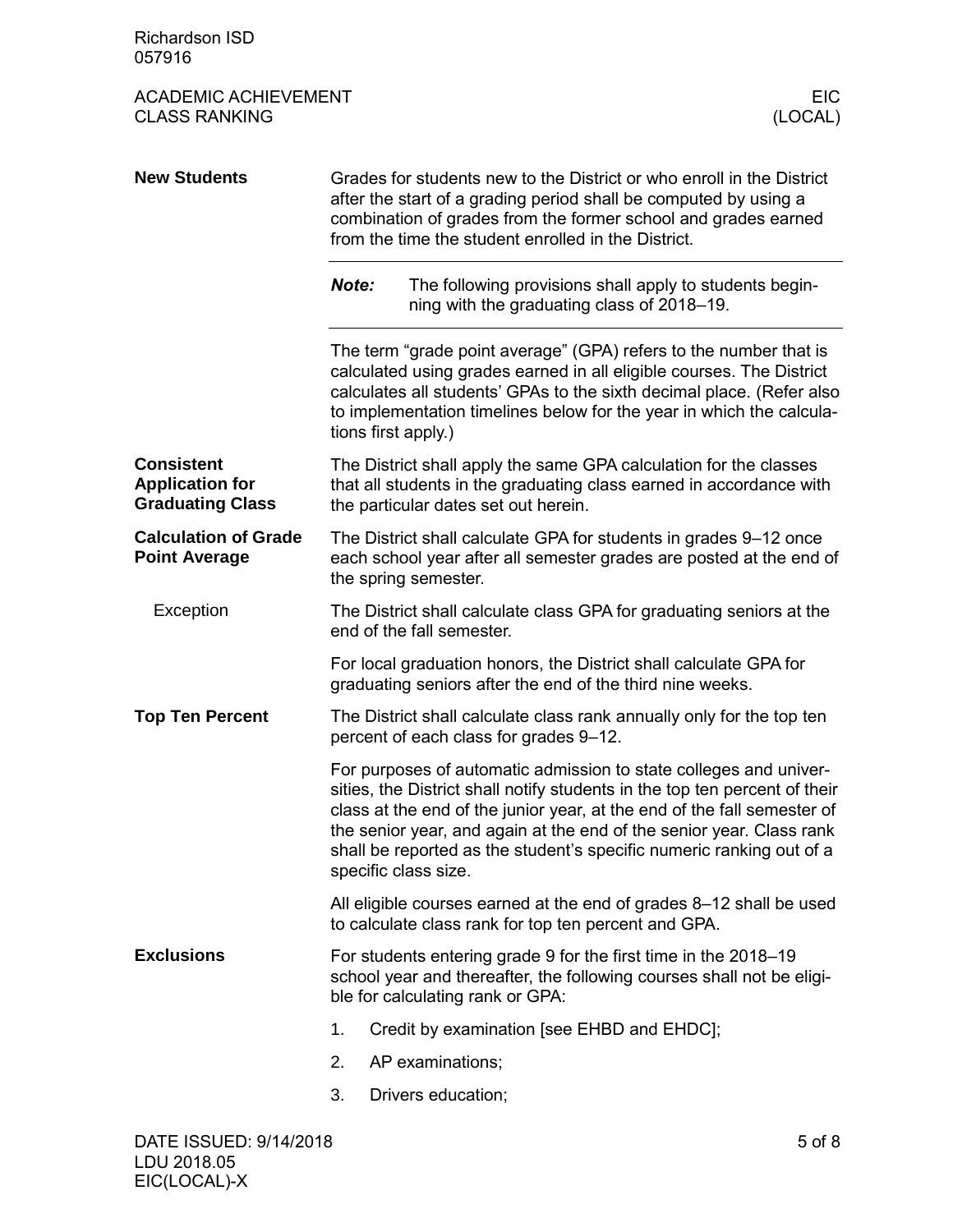|                                                    | 4. | Local credit courses designated with "L";                                                                                                                                                                                                                                                                                                                                                                                                                                                                                                                  |  |  |
|----------------------------------------------------|----|------------------------------------------------------------------------------------------------------------------------------------------------------------------------------------------------------------------------------------------------------------------------------------------------------------------------------------------------------------------------------------------------------------------------------------------------------------------------------------------------------------------------------------------------------------|--|--|
|                                                    | 5. | Other than state-approved substitute courses for physical ed-<br>ucation, including athletics, cheerleading, drill team, and<br>marching band (color guard);                                                                                                                                                                                                                                                                                                                                                                                               |  |  |
|                                                    | 6. | Examinations for acceleration [see EHBD]; and                                                                                                                                                                                                                                                                                                                                                                                                                                                                                                              |  |  |
|                                                    | 7. | Courses carrying graduation credit taken before the end of<br>the eighth grade. A course carrying graduation credit taken for<br>the first time during summer school after grade 8 shall count<br>in rank/GPA.                                                                                                                                                                                                                                                                                                                                             |  |  |
| <b>Quality Points</b>                              |    | Students entering grade 9 for the first time in the 2018–19 school<br>year and thereafter who enroll in eligible advanced-level courses<br>shall earn quality points for those courses for purposes of deter-<br>mining GPA as follows:                                                                                                                                                                                                                                                                                                                    |  |  |
|                                                    | 1. | At the end of the semester, passing grades earned in eligible<br>AP, nonarticulated dual credit, and OnRamps courses shall<br>receive 10 quality points.                                                                                                                                                                                                                                                                                                                                                                                                   |  |  |
|                                                    | 2. | At the end of the semester, passing grades in eligible honors,<br>Pre-AP, and articulated dual credit courses shall receive 5<br>quality points.                                                                                                                                                                                                                                                                                                                                                                                                           |  |  |
|                                                    |    | Refer to the RISD Program of Studies for courses eligible for qual-<br>ity points.                                                                                                                                                                                                                                                                                                                                                                                                                                                                         |  |  |
| <b>Grades Earned</b><br><b>Outside of District</b> |    | When a student presents properly documented semester grades<br>earned outside the District (e.g., grades from another U.S. public or<br>private school, grades earned in a foreign country, grades earned<br>from junior college, and the like) for graduation credit, the District<br>shall add quality points to the grades according to this policy only if<br>the same or equivalent courses are offered to students in the Dis-<br>trict. If the same or similar courses are not offered to District stu-<br>dents, no quality points shall be added. |  |  |
| Exception                                          |    | Grades earned in IB courses shall be considered like AP courses<br>for the purposes of quality points. Refer to the RISD Program of<br>Studies for guidelines concerning evaluation of transcripts for<br>grades earned outside the District.                                                                                                                                                                                                                                                                                                              |  |  |
|                                                    |    | A student may not receive quality points for any advanced level<br>courses taken in another district for which the sending district al-<br>ready has awarded quality points (or the equivalent) as reflected in<br>the academic achievement record. A student shall not receive more<br>District quality points for a qualifying course taken in another dis-<br>trict than would be awarded for the course under District policies<br>and practices.                                                                                                      |  |  |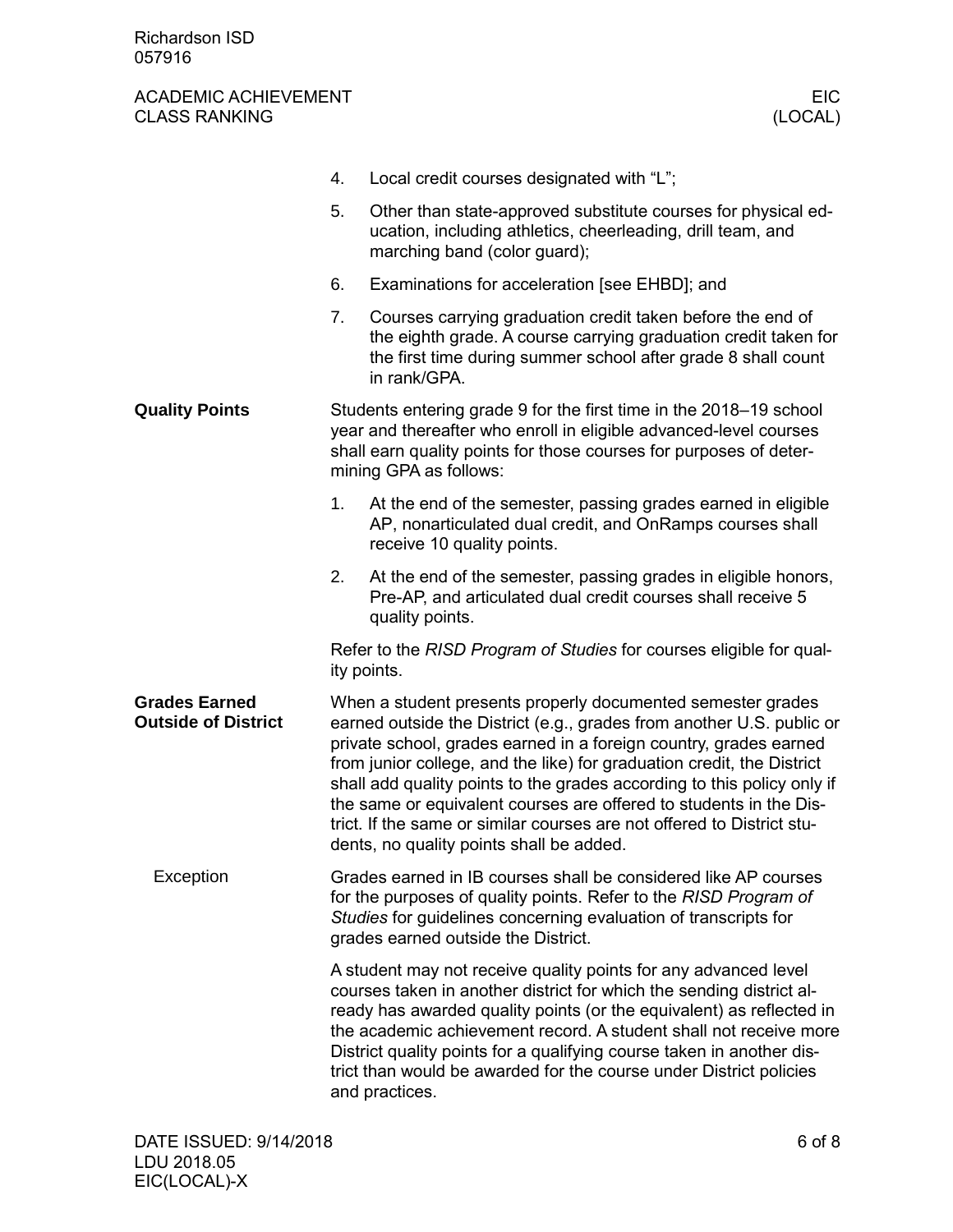| <b>Richardson ISD</b><br>057916                     |                                                                                                                                                                                                                                                                                                                   |                                                                                                                                                                                                                                                                                                                                                                                                                                                                                                                                                                    |  |  |
|-----------------------------------------------------|-------------------------------------------------------------------------------------------------------------------------------------------------------------------------------------------------------------------------------------------------------------------------------------------------------------------|--------------------------------------------------------------------------------------------------------------------------------------------------------------------------------------------------------------------------------------------------------------------------------------------------------------------------------------------------------------------------------------------------------------------------------------------------------------------------------------------------------------------------------------------------------------------|--|--|
| <b>ACADEMIC ACHIEVEMENT</b><br><b>CLASS RANKING</b> |                                                                                                                                                                                                                                                                                                                   | <b>EIC</b><br>(LOCAL)                                                                                                                                                                                                                                                                                                                                                                                                                                                                                                                                              |  |  |
| <b>New Students</b>                                 |                                                                                                                                                                                                                                                                                                                   | Grades for students new to the District or who enroll in the District<br>after the start of a grading period shall be computed using a combi-<br>nation of grades from the former school and grades earned from<br>the time the student enrolled in the District.                                                                                                                                                                                                                                                                                                  |  |  |
| <b>Local Graduation</b><br><b>Honors</b>            |                                                                                                                                                                                                                                                                                                                   | The District shall recognize students who distinguish themselves<br>academically during their secondary public school education in the<br>District. Recognition of achievement shall include designation as<br>valedictorian or salutatorian, top ten percent, honor graduate, top<br>ten graduate, or other campus recognition of academic achieve-<br>ment. The District's eligibility criteria for local graduation honors<br>shall apply only for local recognitions and shall not restrict class<br>rank for purposes of automatic admission under state law. |  |  |
| Valedictorian /<br><b>Salutatorian</b>              | The valedictorian and salutatorian shall be the two seniors graduat-<br>ing at the end of the spring semester at each District high school<br>who have attained the two highest overall GPAs for grades 9-11<br>and grade 12 (during the fall semester and the third nine-week<br>grading period).                |                                                                                                                                                                                                                                                                                                                                                                                                                                                                                                                                                                    |  |  |
| Eligibility                                         |                                                                                                                                                                                                                                                                                                                   | To be eligible for valedictorian/salutatorian honors, a student shall:                                                                                                                                                                                                                                                                                                                                                                                                                                                                                             |  |  |
|                                                     | 1 <sub>1</sub>                                                                                                                                                                                                                                                                                                    | Have maintained continuous enrollment and attended a Dis-<br>trict school throughout grades 10-12;                                                                                                                                                                                                                                                                                                                                                                                                                                                                 |  |  |
|                                                     | 2.                                                                                                                                                                                                                                                                                                                | Have completed all courses and grades earned in grades 10–<br>12 while continuously enrolled in the District;                                                                                                                                                                                                                                                                                                                                                                                                                                                      |  |  |
|                                                     | 3.                                                                                                                                                                                                                                                                                                                | Have carried at least a minimum course load at each grade<br>level [see EED(LOCAL) and the RISD Program of Studies];<br>and                                                                                                                                                                                                                                                                                                                                                                                                                                        |  |  |
|                                                     | 4.                                                                                                                                                                                                                                                                                                                | Be graduating under the foundation program.                                                                                                                                                                                                                                                                                                                                                                                                                                                                                                                        |  |  |
| <b>Breaking Ties</b>                                | In the event of a tie in the calculation of the two highest overall<br>GPAs, which have been calculated to the sixth decimal place, the<br>District shall calculate the GPAs to the eighth decimal place.                                                                                                         |                                                                                                                                                                                                                                                                                                                                                                                                                                                                                                                                                                    |  |  |
|                                                     | If reference to the GPA calculated to the eighth decimal place does<br>not break the tie, the District shall count the number of classes the<br>student took for which he/she received 10 quality points and the<br>student with the most 10 quality-point classes shall receive the<br>honor.                    |                                                                                                                                                                                                                                                                                                                                                                                                                                                                                                                                                                    |  |  |
|                                                     | If the tie is not broken after counting 10 quality point courses, the<br>District shall recognize all students involved in the tie as sharing<br>the honor and title. If the tie is at the valedictorian level, all students<br>involved shall be considered valedictorian and no salutatorian shall<br>be named. |                                                                                                                                                                                                                                                                                                                                                                                                                                                                                                                                                                    |  |  |